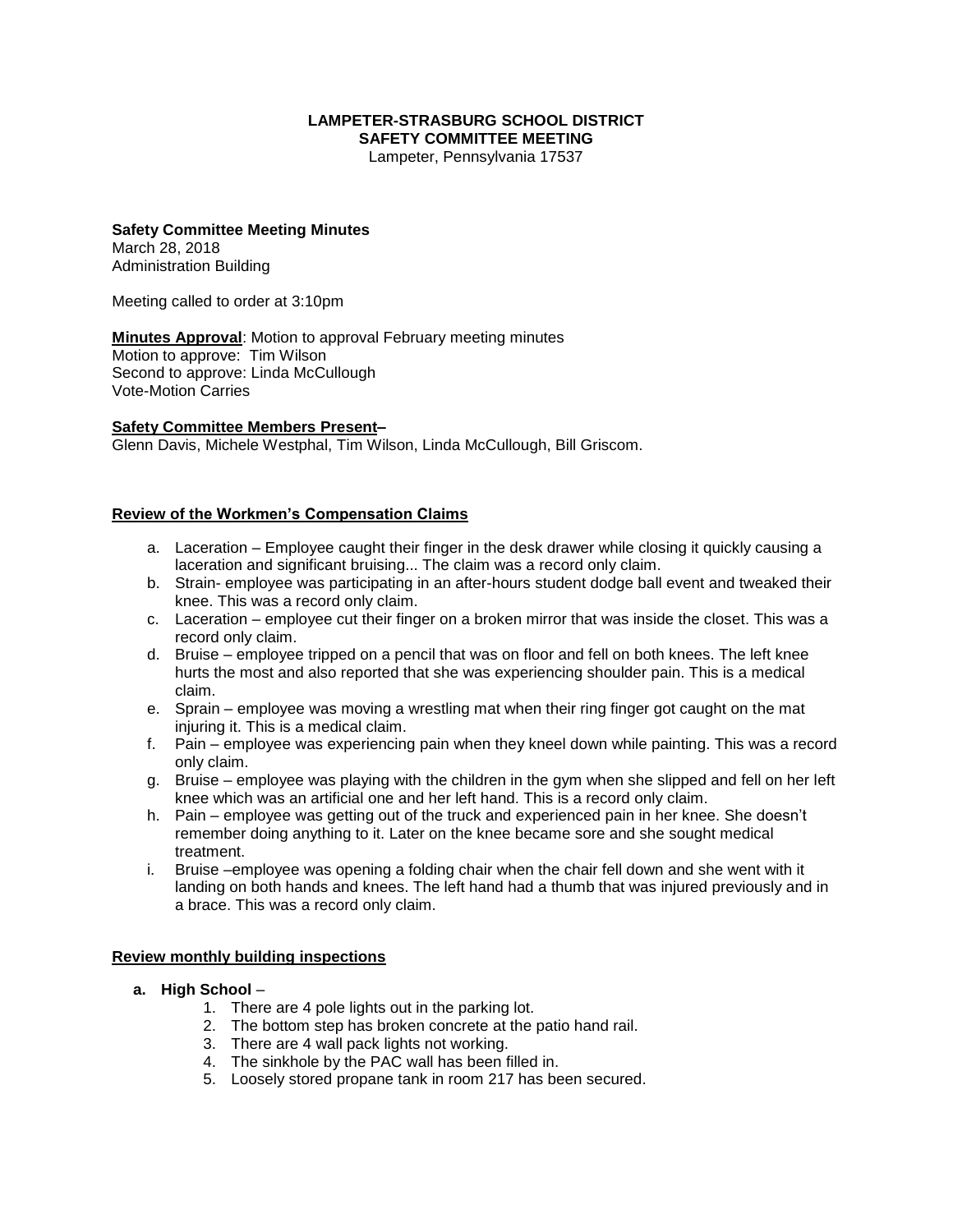6. Homemade fireplace stored in the hallway near room 268 obstructing emergency egress.

### **b. Administration building** –

1. No issues this month.

### **c. Martin Meylin** –

1. No report this month.

### **d. Strasburg Elementary** –

1. No issues this month.

### **e. Lampeter Elementary –**

1. Severe weather drill conducted on 3/27/18 at 10:45am.

### **f. Hans Herr –**

1. No issues this month.

### **g. Maintenance building –**

1. No items found at this time.

### **h. Grounds –**

1. No issues this month.

### **l. Field houses** –

1. The area is under construction.

### **Parking Lot Pole Lights**

Most of these lights have been repaired.

## **PMA training rescheduled for April 18, 2018**

## **Items from the Committee**